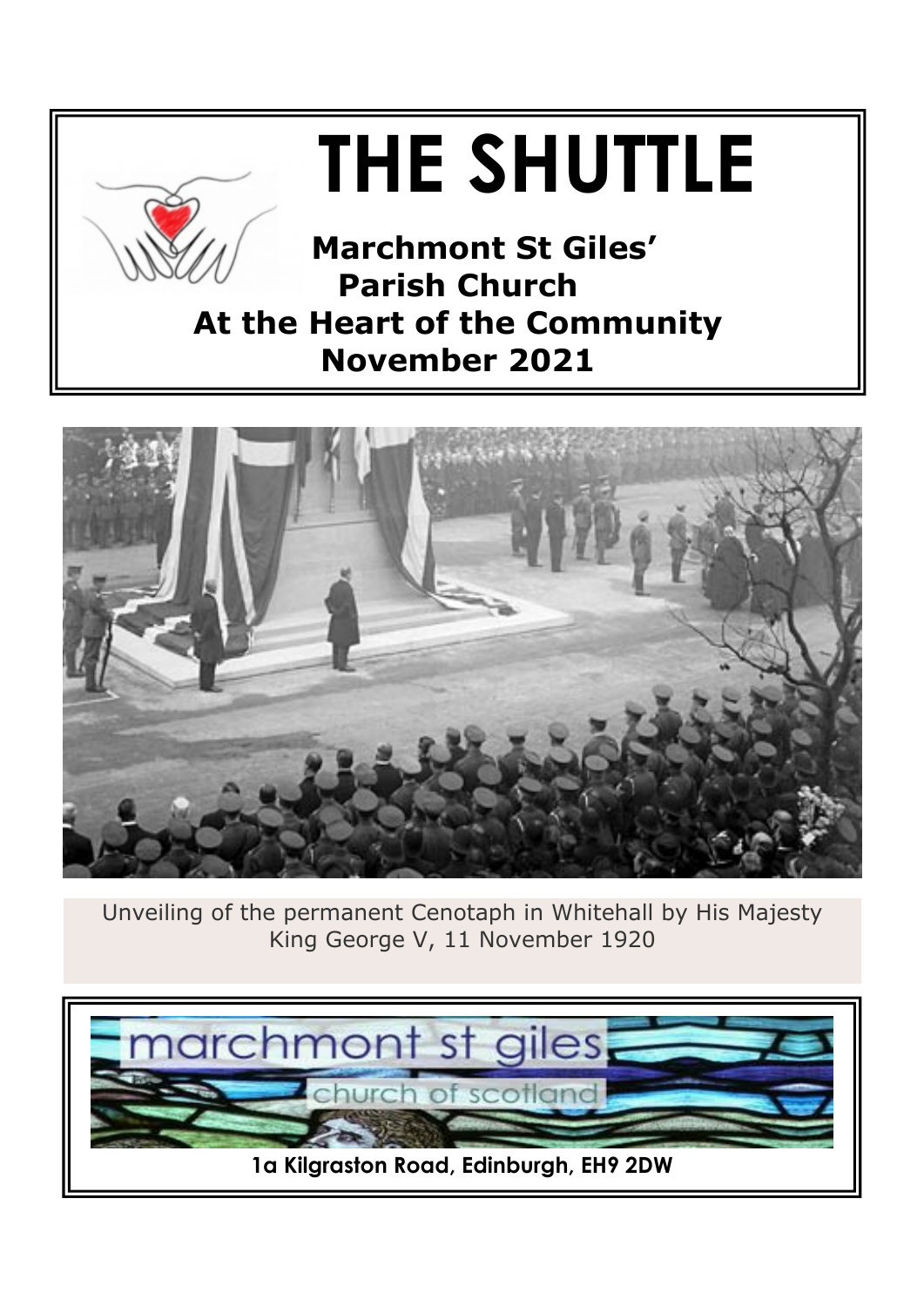## **Meeting Matters**

On Facebook Live, Zoom and YouTube

10am Monday, Wednesday & Friday 11am Tuesday Coffee and Chat 7pm Wednesday Knit and Natter

Email [kkcampbell@churchofscotland.org.uk](mailto:kkcampbell@churchofscotland.org.uk) for Zoom links

## November

- 7 9.30 Junior Church
	- 10.30 Morning Worship
- 14 9.30 Junior Church
	- 10.30 Morning Worship : service of Remembrance
- 21 9.30 Junior Church
	- 10.30 Morning Worship
- 28 9.30 Junior Church
	- 10.30 Morning Worship

## December

- 5 9.30 Junior Church
	- 10.30 Morning Worship

#### **Closing date for material for the next issue of The Shuttle**

## **Front Page**

The Cenotaph, Whitehall, London unveiled 11th November 1920. Originally intended as a small part of the Peace Day events of July 1919, The Cenotaph was designed and built by Edwin Lutyens at the request of the then Prime Minister Lloyd George

The Cenotaph - which literally means Empty Tomb in Greek - was initially a wood and plaster construction intended for the first anniversary of the Armistice in 1919. At its unveiling the base of the monument was spontaneously covered in wreaths to the dead and missing from The Great War. Such was the extent of public enthusiasm for the construction it was decided that The Cenotaph should become a permanent and lasting memorial.

On the Sunday nearest to 11 November at 11am each year, the service of Remembrance has changed little since it was first introduced in 1921, hymns are sung, prayers are said and a two minute silence is observed. Official wreaths are laid on the steps of The Cenotaph. The ceremony ends with a march past of war veterans; a poignant gesture of respect for their fallen comrades.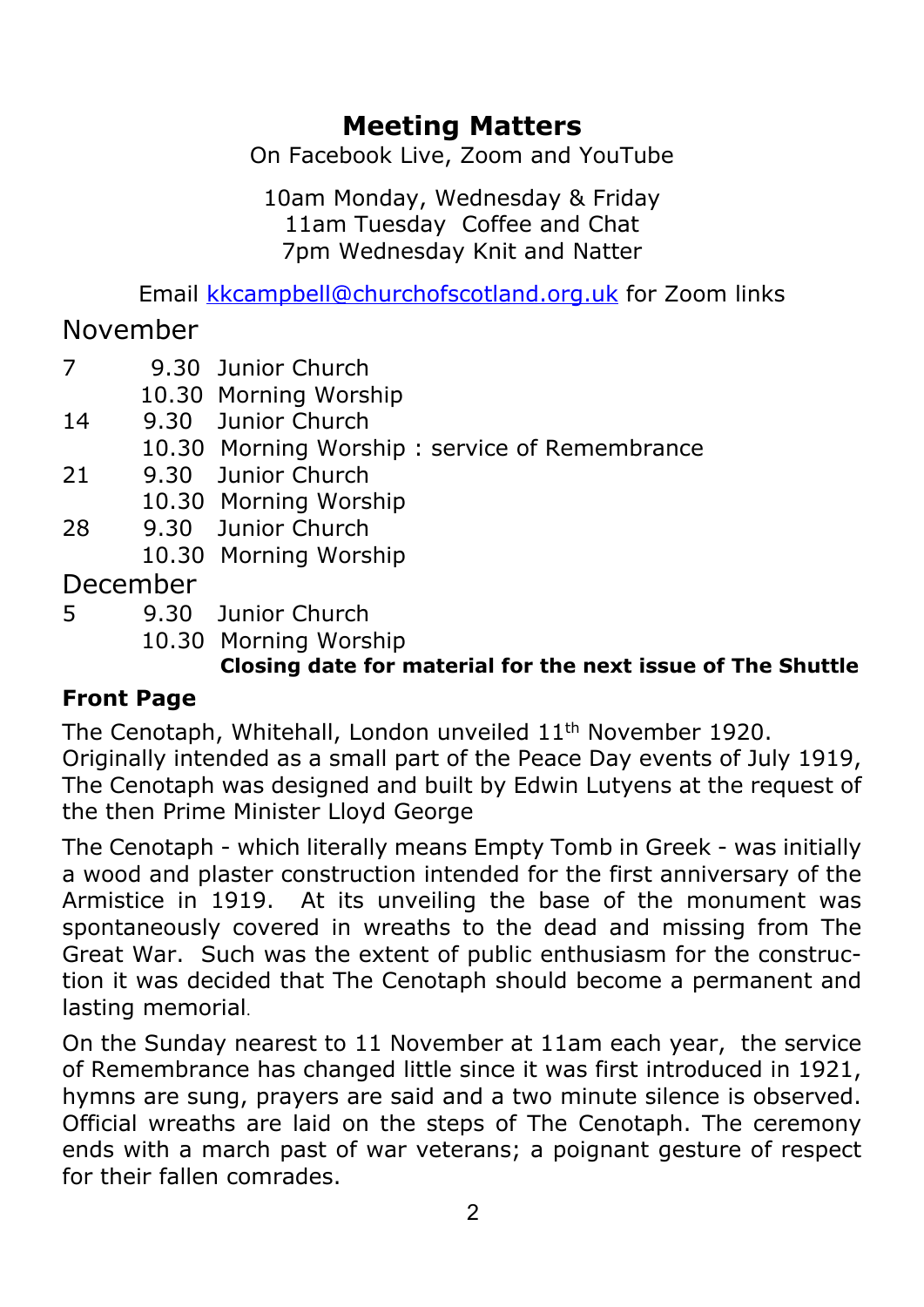# **Reflections**

 *"Come to me, all you who are weary and burdened, and I will give you rest. Take my yoke upon you and learn from me, for I am gentle and humble in heart, and you will find rest for your souls. For my yoke is easy and my burden is light."*

During the month of November with the All Saints Service and Remembrance Service, I am often drawn back to remember people who have influenced my life. This year is the 20th anniversary of the death of Cosimo Presutti. He was an Italian man who slept on the West Door of St Giles' Cathedral for 30 years. He refused to speak English but understood every word and was a well-known sight around Edinburgh. He wore a dirty old coat and a flat cap and carried 2 Marks and Spencers' bags. He shopped there as well and would not receive handouts.

He had a family, which he had left in Italy in the 60s and travelled to Scotland where he did various jobs. Whatever brought him to the West Door is unclear. He could have stayed indoors but he preferred to be out and about. One Saturday evening he was attacked and burned by youths as he slept and the next morning when I arrived at the church, I was told he was behaving oddly. When I saw him, he pointed to his legs and when I realised, he had burns, a GP from the congregation took him to A&E. He was transferred to the Burns Unit in Livingston, where he spent a significant period recovering. As part of the police investigation, I was involved in getting him to share his story. He wouldn't speak to the Police, so I suggested a female officer. He wouldn't speak to her, but if she asked a question and I repeated it, he would answer. But he answered in Italian, and so a third person was in the room to translate. It was one of those afternoons I shall not forget.

When he recovered, he went to live in a retirement home and he still liked to go for long walks on the quiet roads outside Edinburgh and on one of those, a year or so later, in the half light, he was knocked down and died. He had a full St Giles' funeral in the church with the choir and a goodly congregation. By worldly standards he had not achieved much. but he had touched so many peoples' lives. His coffin was returned to his hometown in Italy where he is buried and a year or so afterwards, I met his daughter and heard her story.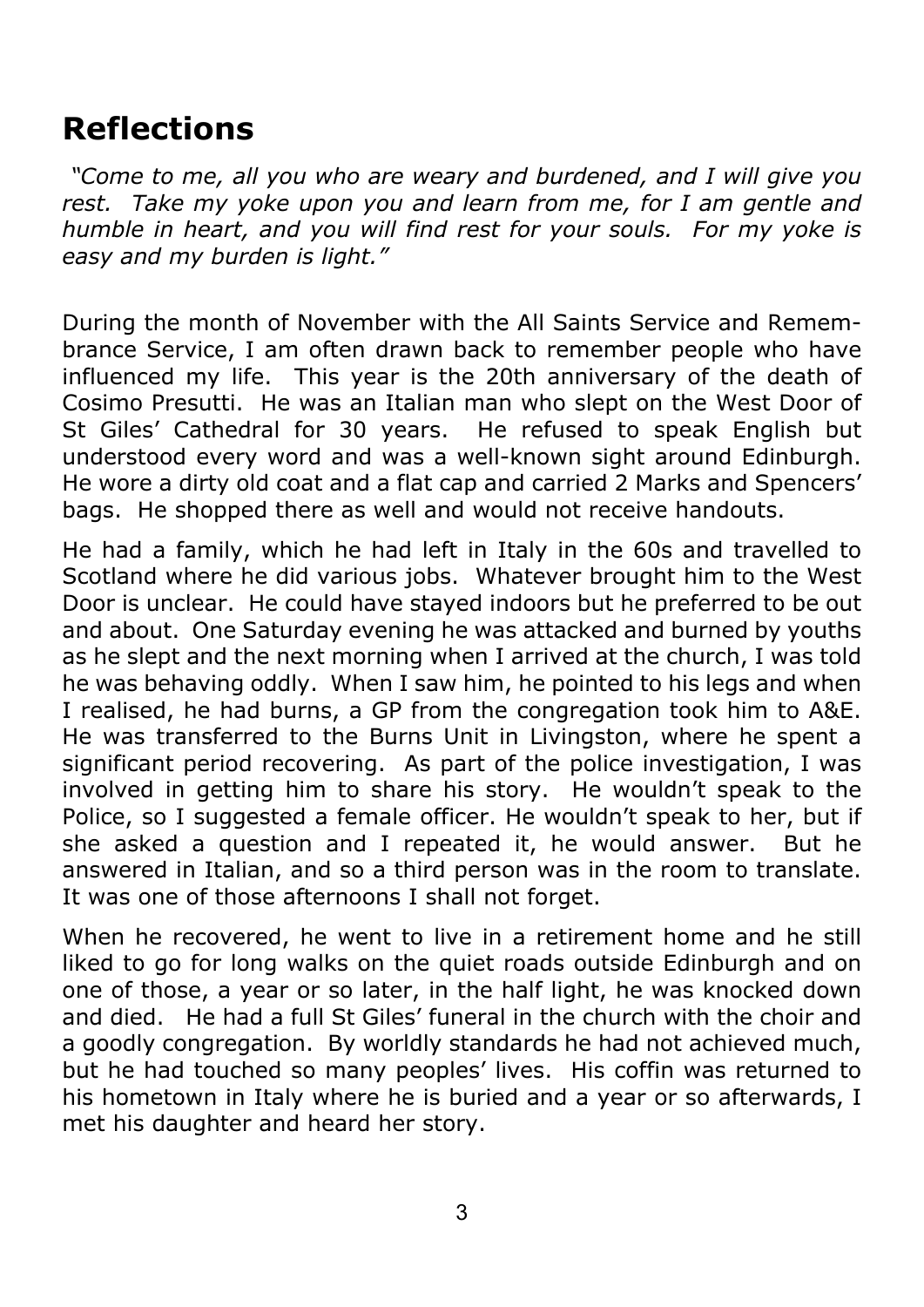Cosimo could be rude and challenging; he could smell to highest heaven; he was charming and had a contagious laugh and he probably attended more services in the church than any other person. The sadness of the nature of his death stayed with me and his absence from the church afterwards was acute. I learned that he was a complex character and too often we make assumptions about people based on being eccentric and antisocial, but their story is often more complex than we want or need it to be.

I am sure that each one of us has someone whom we remember at this time, on the lead up to the darkest night of the year. I am sure most of the people you will remember are close to you and loved by you. You will remember them for the quality of their love and care and for the ways you were blessed by their part in your life.

Remembering can bring pain but it can also remind us of what a wonderful life we have and the amazing people we have been privileged to have shared it with. This time of year can be challenging but it is also a time when we can give thanks for so much. Christ offers us the comfort that while our burdens can be challenging, His comfort is with us in the most challenging situations and with Christ we may find rest for wearied souls.

# Karen K Campbell

## **FreshStart** - Helping people make a home for themselves

In February 2020 FreshStart got the keys for their proposed Community Hub amid high hopes for bringing their plans to fruition to provide a Welcome Space, shop, Pantry and meeting room then the Pandemic happened. In June they opened The Pantry which offers a dignified alternative to food bank usage and for only £3.50 per week members receive an amazing £20-25 worth of goods. The associated shop offers a range of low cost home wares to help people make a house a home. The next stage is to complete the kitchen which will provide a variety of cooking sessions for small groups to supper clubs,

Last year they were able to supply 108 cookers, fridge, freezers and washing machines to people in need across Edinburgh and they are once again running their Cookers for Christmas campaign to be able to meet future needs in setting up a home.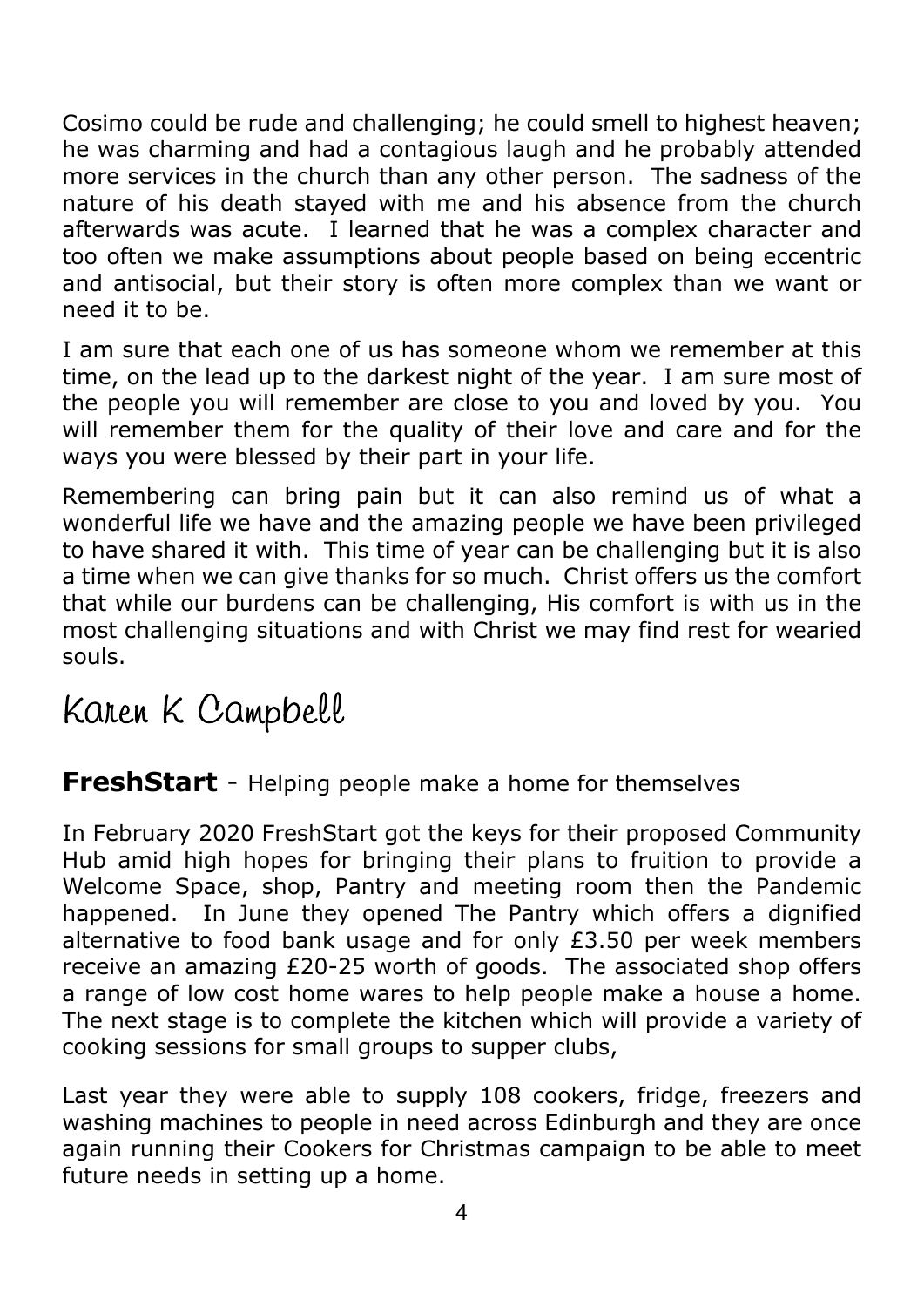# **CHURCH FAMILY & PARISH NEWS**



#### **We give thanks for the life and service of**

Mr Brian Adair, a member of the congregation who died on 1st November 2021.

#### **Ordinations**

It has been a busy time for Ordinations recently with our former Student Katherine Taylor ordained as a Minister of Word and Sacrament and

inducted to the charge at Tranent Parish Church on 28<sup>th</sup> October.

Here at Marchmont we had the ordination on 31<sup>st</sup> October of four new Elders to join the Kirk Session, namely Dianne Beattie, Janet Wake, Sandy Wake and Sue Wilson. We wish them well in the service of the church.

At the conclusion of the service the Burgh Book was signed, this book has recorded the signatures of elders of churches in Edinburgh for more than three centuries.



The opening page of signatures from 1700.

# Daily Lectionary

| November |                     | 28       | Jeremiah 33:14-16 |
|----------|---------------------|----------|-------------------|
| 14       | 1 Samuel 1:4-20     | 29       | Psalm 90          |
| 15       | Psalm 13            | 30       | 2 Samuel 7:18-29  |
| 16       | Daniel 8:15-27      | December |                   |
| 17       | Zechariah 12:1-13   | 1:       | Isaiah 1:24-31    |
| 18       | Psalm 93            | 2        | Malachi 3:5-12    |
| 19       | Ezekiel 28:20-26    | 3        | Malachi 3:13-18   |
| 20       | Daniel 7:1-8, 15-18 | 4        | Luke 1:68-79      |
| 21       | 2 Samuel 23:1-7     | 5        | Malachi 3:1-4     |
| 22       | Psalm 76            | 6        | Psalm 126         |
| 23       | Ezekiel 29:1-12     | 7        | Isaiah 19:18-25   |
| 24       | Ezekiel 30:20-26    | 8        | Isaiah 35:3-7     |
| 25       | Psalm 25:1-10       | 9        | Isaiah 12:2-6     |
| 26       | Nehemiah 9:16-25    | 10       | Amos 8:4-12       |
| 27       | Nehemiah 9:26-31    | 11       | Amos 9:8-15       |
|          |                     |          |                   |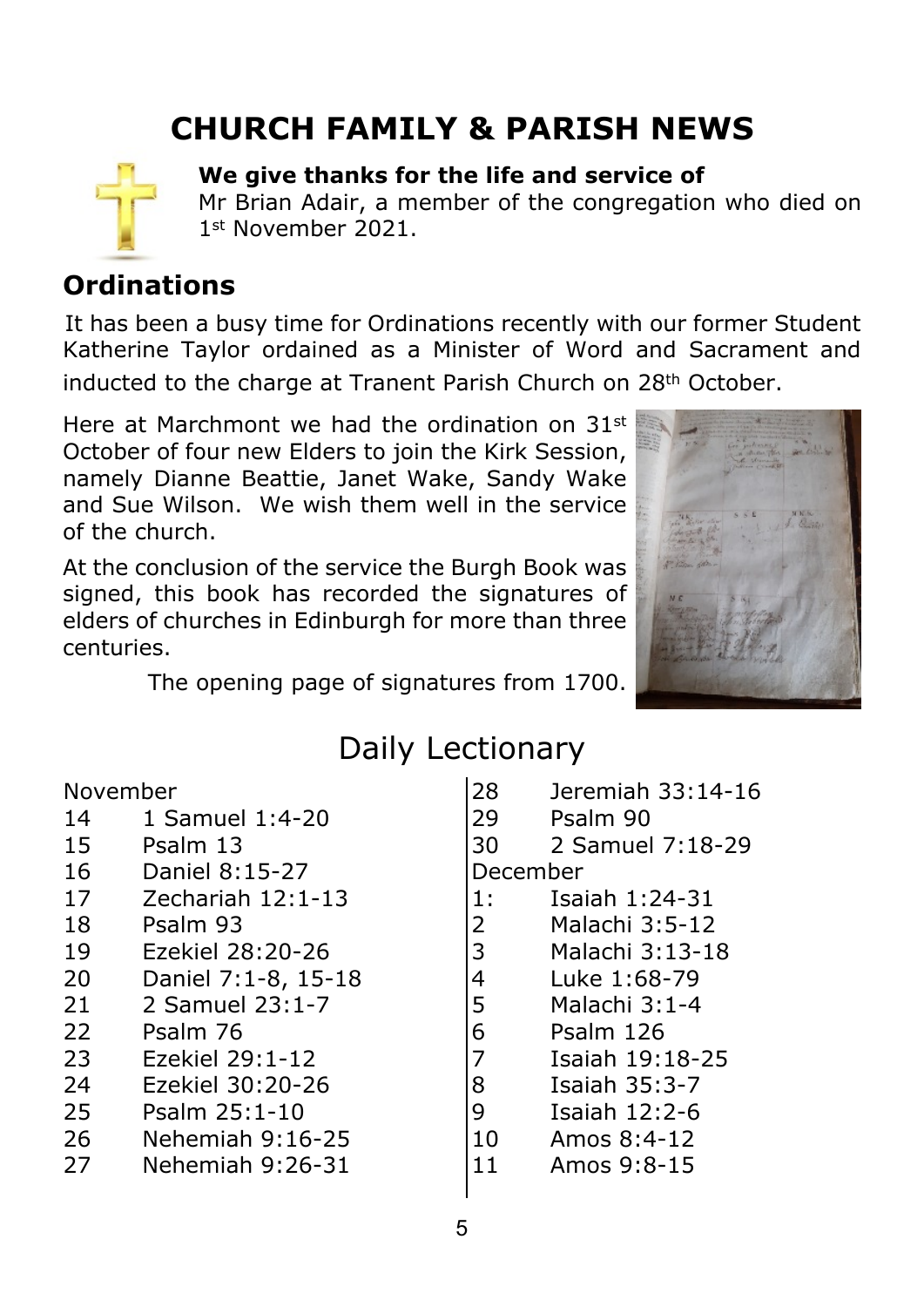# AROUND THE AISLES



**The Guild -** The District Guild continues to meet and is now planning a Christmas Party to which you are warmly invited to be held on 6th December at 2pm in Craigmillar Park Parish Church

You are asked to bring a small wrapped gift. There's no need to book ahead.

**Thank you!** The recent Macmillan Coffee Morning raised £250 during the Doors Open weekend

**Opportunity knocks!** If YOU would like to have a go at singing in the choir - or you think you may know someone else who would - please don't be shy to come forward and have a shot at it. We can train you up, support you in all sorts of ways (music, recordings, tapes of your particular voice part, etc. to take home).

Catriona and Myra, are good examples, both developed their singing voices and became highly-valued members of the choir over time. So, if you enjoy singing, why not give it a go? Have a chat with any of the existing choir members; or come and speak directly to me.

Robert Parsons, 07766 491402, [robertsoundsdivine@gmail.com](mailto:robertsoundsdivine@gmail.com)

**Christmas Gifts -** You are warmly invited to bring gifts for children aged 5-12 to the church centre by  $9<sup>th</sup>$  December at the latest. The toys will be delivered to Niddrie Mill Primary School for distribution to the children there in time for Christmas .

**Blue Service** Thursday 2nd December at 2pm in the church. All welcome

**Astley Ainslie Community Trust** has now published its full Feasibility Study for the site. The study was carried out professionally by Oliver Chapman Associates who will have representatives at the AGM next month to speak about the study.

This will then mark the start of the community consultation phase of the process. More details below

https://www.aact.scot/feasibility-study.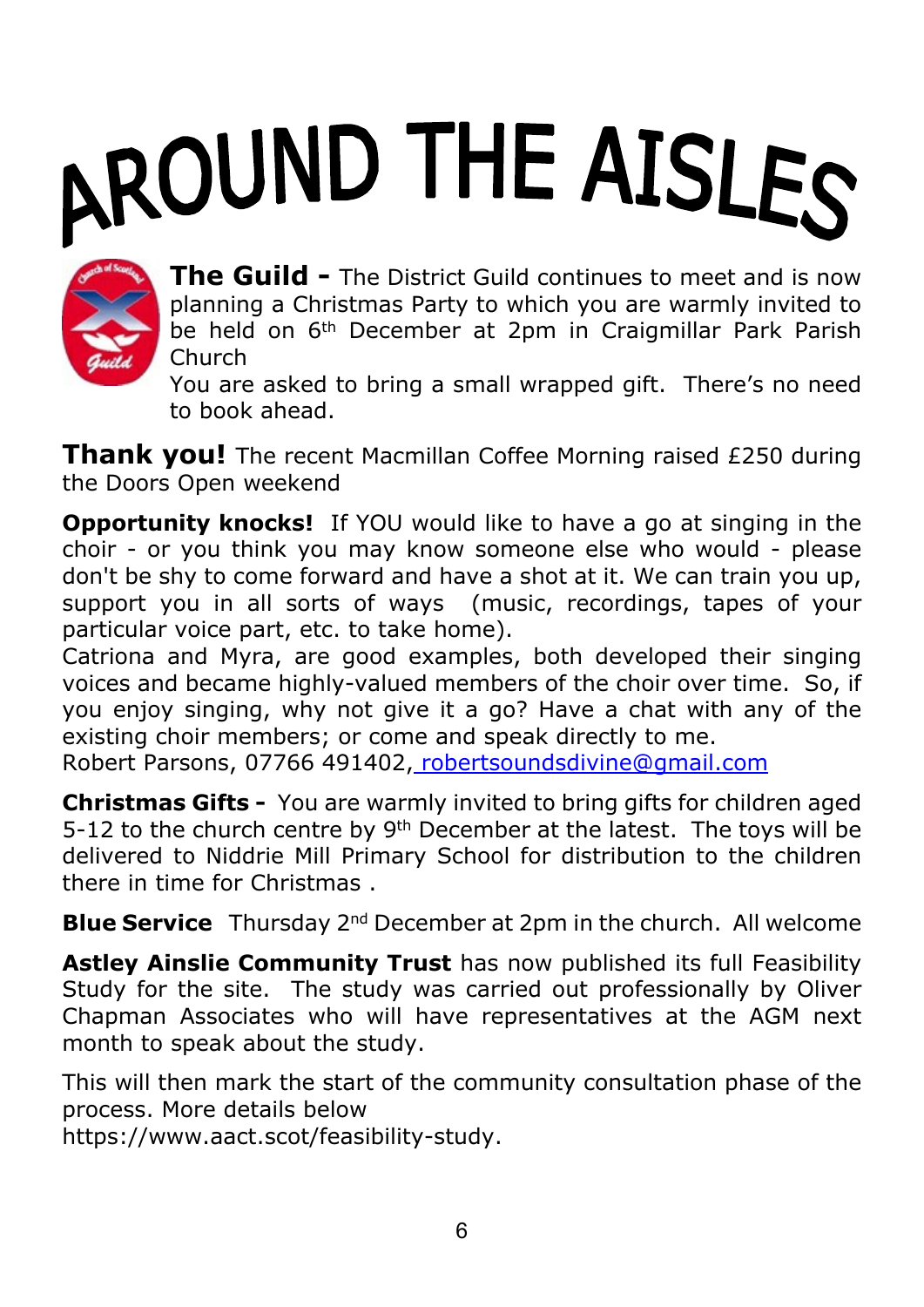# **A Century of Remembrance and Service.**

# **The Cenotaph**

Annual remembrance services take place at the Cenotaph throughout the year. These include the regimental parade held by the Royal Tank Regiment on the Sunday following Remembrance Sunday. This is the closest to Cambrai Day (20 November), the anniversary of the Battle of Cambrai in 1917, that was one of the earliest massed deployments of British tanks.

On Anzac Day, 25 April, a Wreath Laying Ceremony and Parade is held at the Cenotaph at 11 am, followed by a Service of Commemoration and Thanksgiving at Westminster Abbey. An annual parade and service is also held by the Combined Irish Regiments Association to commemorate the war dead of the Irish regiments that were disbanded on 12 June 1922 after the First World War. This parade is now held on the Sunday in June that follows the Queen's Birthday Parade.

The Belgian Parade at the Cenotaph has taken place yearly since 1934 on the Sunday preceding the Belgian National Day (21 July). Belgium is the only foreign nation that is allowed to parade its troops in uniform and carrying arms in central London. The War Widows Association of Great Britain hold their Annual Service of Remembrance at the Cenotaph on the day before Remembrance Sunday.

The Cenotaph had been designed to commemorate the British Empire military dead of the First World War, but this was later extended to include those that died in the Second World War. The dates of the Second World War were added in Roman numerals on the sides of the memorial (1939—MCMXXXIX; and 1945—MCMXLV), and the memorial was unveiled for a second time on Sunday 10 November 1946 by King George VI. The memorial is now also used to remember the dead of later wars in which British servicemen and servicewomen have fought.

Did you know that the sides of the Cenotaph are not vertical - if extended the lines would meet at a point 1000 feet above ground while the base is not horizontal either. It is actually part of an arc of a circle whose centre is located 900 feet below ground level. This concept is known as 'entasis' and can also be found in use of Stones of Remembrance also designed by Sir Edward Lutyens.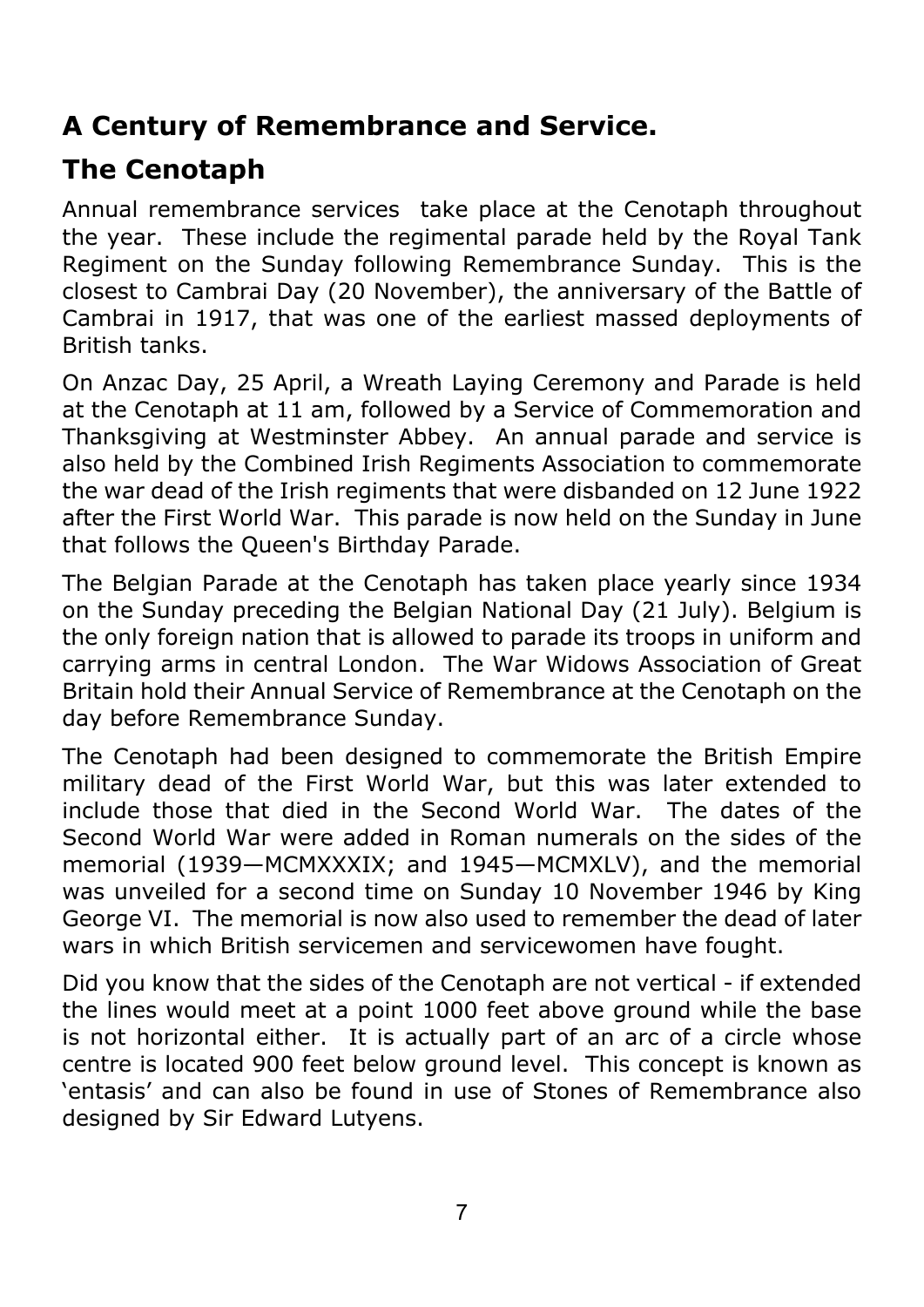# **THEIR NAME LIVETH FOR EVERMORE**



The Stone of Remembrance, Florence Cemetery, Italy

The Stone of Remembrance was designed by the British architect Sir Edwin Lutyens for the Imperial War Graves Commission (IWGC). It was designed to commemorate the dead of World War I, to be used in IWGC war cemeteries containing 1,000 or more graves, or at memorial sites commemorating more than 1,000 war dead. Hundreds were erected following World War I, and it has since been used in cemeteries containing the Commonwealth dead of World War II as well. It is intended to commemorate those "of all faiths and none", and has been described as one of Lutyens' "most important and powerful works", with a "brooding, sentinel-like presence wherever used"

The geometry of the stone structure was "based on studies of the Parthenon". Each stone is 3.5 metres long and 1.5 metres high. It was designed using the principle of entasis. This involved incorporating subtle curves into the design, so that the stone does not have straight sides, but has circular lines that if extended would form a sphere 1,801 feet and 8 inches in diameter. The effect of the stone monument has been attributed to its geometry: "...its curious power and symbolic strength derive from its careful proportions and the application of a subtle entasis to all its surfaces.

By the time of the War Graves Commission 1937 report, some 560 Stones of Remembrance had been erected for World War I cemeteries and memorials in France and Belgium alone.

The phrase inscribed on the stone, one of several suggested during the design phase, was proposed by the British author, poet and Nobel laureate Rudyard Kipling, whose only son had died in the war. Kipling's role was to advise the IWGC (now CWGC) on inscriptions and other literary matters, and the phrase used on the Stones of Remembrance is a quote from the Wisdom of Sirach.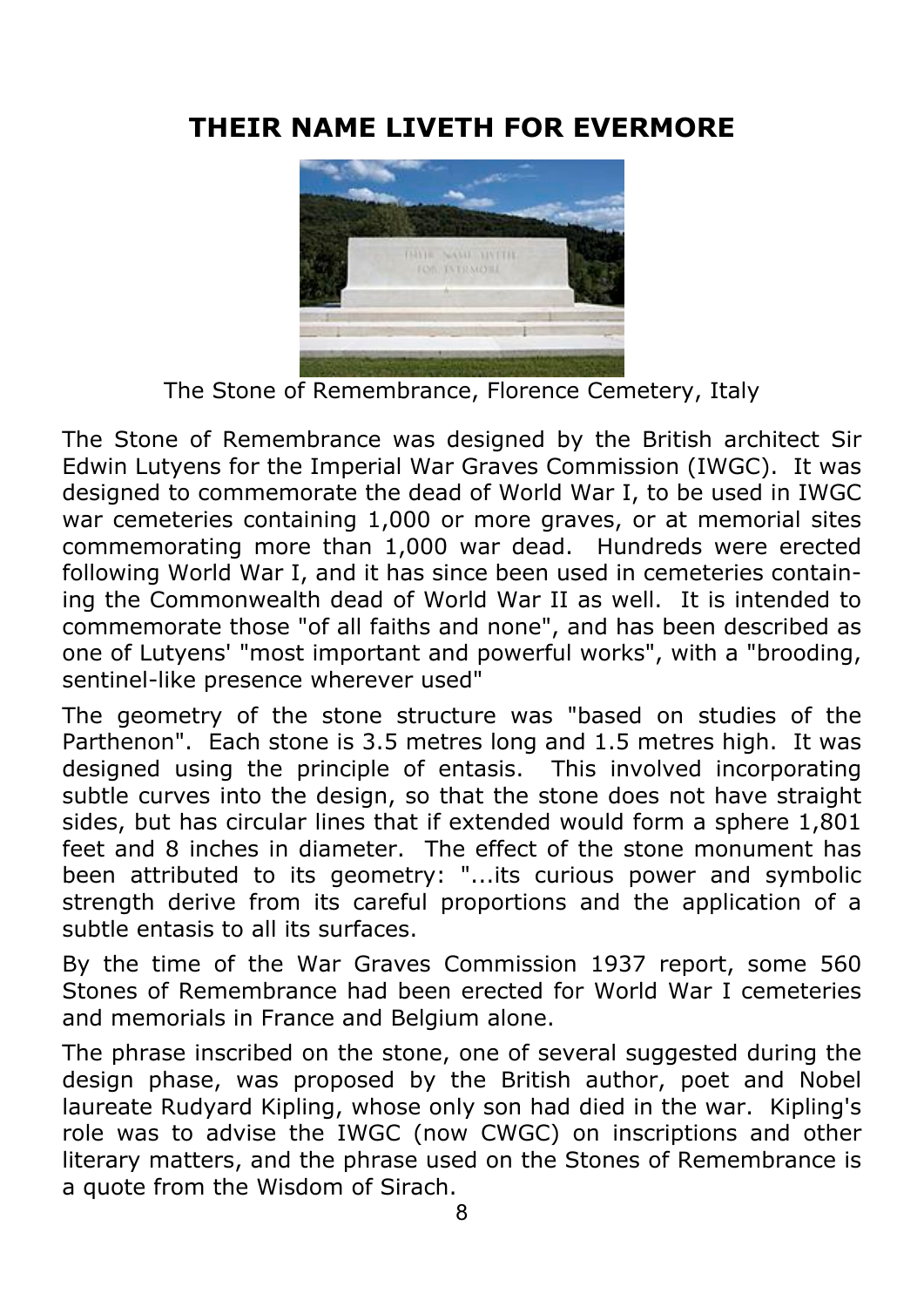## **William Robertson VC, OBE**



Born in Dumfries in 1865 William Robertson joined the Army at the age of 19 enlisting in the Gordon Highlanders. After serving in India for some years he was posted to South Africa landing just two days after the Boer ultimatum to Britain. I njured during the defence of Ladysmith less than two weeks later where his actions led to the award of the Victoria Cross he was returned to England. He received his Victoria Cross from Queen Victoria at Windsor Castle, just over a month after his gazetting, on 25th August 1900. He was also awarded the Freedom of the Royal Burgh of Dumfries for his actions. He also received the Queen's South Africa Medal

with clasps for Ladysmith, Elandslaagte and Cape Colony.

During the Great War, Robertson, who was too old to fight (despite wanting to), was a Recruiting Staff Officer in Edinburgh, for which he was promoted to Lieutenant-Colonel and awarded the OBE. Robertson retired from the Army following the Great War.

After his retirement he became honorary treasurer of the newly founded Royal British Legion Scotland and later was the first Chairman of Lady Haig Poppy Factory then located in a wood chopping factory in the grounds of Whitefoord House on the Canongate.

The Factory had a Council, a Committee of Management and a Ladies Committee chaired by Lady Haig herself. Both she and Colonel Robertson devoted a great deal of their time to factory matters even going so far as to play the role of Sandwich Men, advertising sales of work along the length of Princes Street.

Colonel Robertson at the age of 82 finally resigned as Chairman of the Council having served 20 years during which time he tackled many tasks to promote the work of the Lady Haig Poppy Factory and its shops where a wide range of goods were on sale. He died on 6th December 1949, aged 84, in Edinburgh. He was laid to rest in Portobello Cemetery, Musselburgh, near Edinburgh. His medals are held by the National War Museum of Scotland at Edinburgh Castle.

Currently the Factory produces 5 million poppies and 10,000 wreaths annually .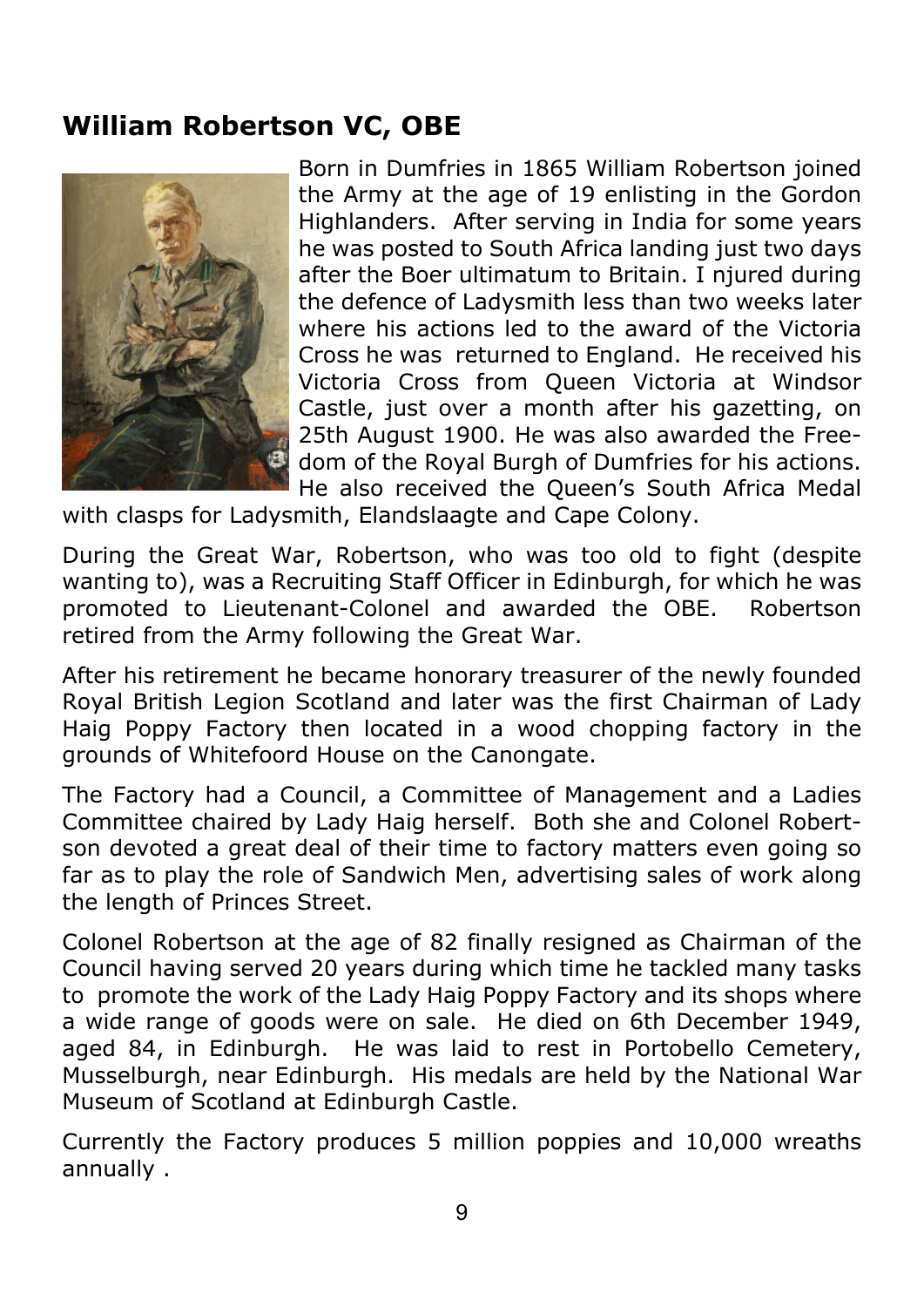#### **When you go home…,** the story behind the Kohima epitaph

Kohima is a hill town on the India-Myanmar border that between April and June 1944 saw some of the bitterest fighting of the Far East campaign, as British, Indian and Gurkha units, sustained by supplies dropped by the RAF, met and defeated a Japanese offensive intended to disrupt the planned Commonwealth advance into Myanmar and even enable a Japanese advance into India. The 2nd Division's war memorial in the Commonwealth War Graves Commission cemetery at Kohima bears the epitaph that has become synonymous with the battle:

*When you go home, Tell them of us and say For your tomorrow, We gave our today*

Although now commonly called the 'Kohima epitaph' these words were not written to commemorate Kohima, but were composed at the end of the First World War by a Cambridge classicist turned wartime code-breaker.

John Maxwell Edmonds was born in Stroud in 1875. Recurrent bouts of polio delayed his graduation from Cambridge until 1898, after which he spent some years as a schoolmaster before returning to Cambridge as a lecturer in classics in 1908. He would spend the rest of his life teaching and researching at Cambridge, apart from what his Times obituary coyly described as 'absence in connection with military intelligence during 1918-1919'.

In fact, both Edmonds and his wife, Ethel, spent that 'absence' in London working for the War Office's code-breaking bureau, M.I.1(b). His exact role in M.I.1(b) is unknown, Ethel worked on the diplomatic ciphers of Scandinavian countries. They remained in M.I.1(b) until the summer of 1919, by which time it had been decided to combine M.I.1(b) and the Admiralty's 'Room 40' into the Government Code and Cypher School, the forerunner of GCHQ.

In February 1918 The Times published four epitaphs composed by Edmonds, including one titled 'On Some who died early in the Day of Battle':

*Went the day well? We died and never knew; But well or ill, England, we died for you*

that would be much used in newspaper in memoriam notices and provided the title of the 1942 Ealing film 'Went the day well?'.

By August 1919 Edmonds had composed a dozen epitaphs. Nine of these appeared in Inscriptions Suggested for War Memorials published by the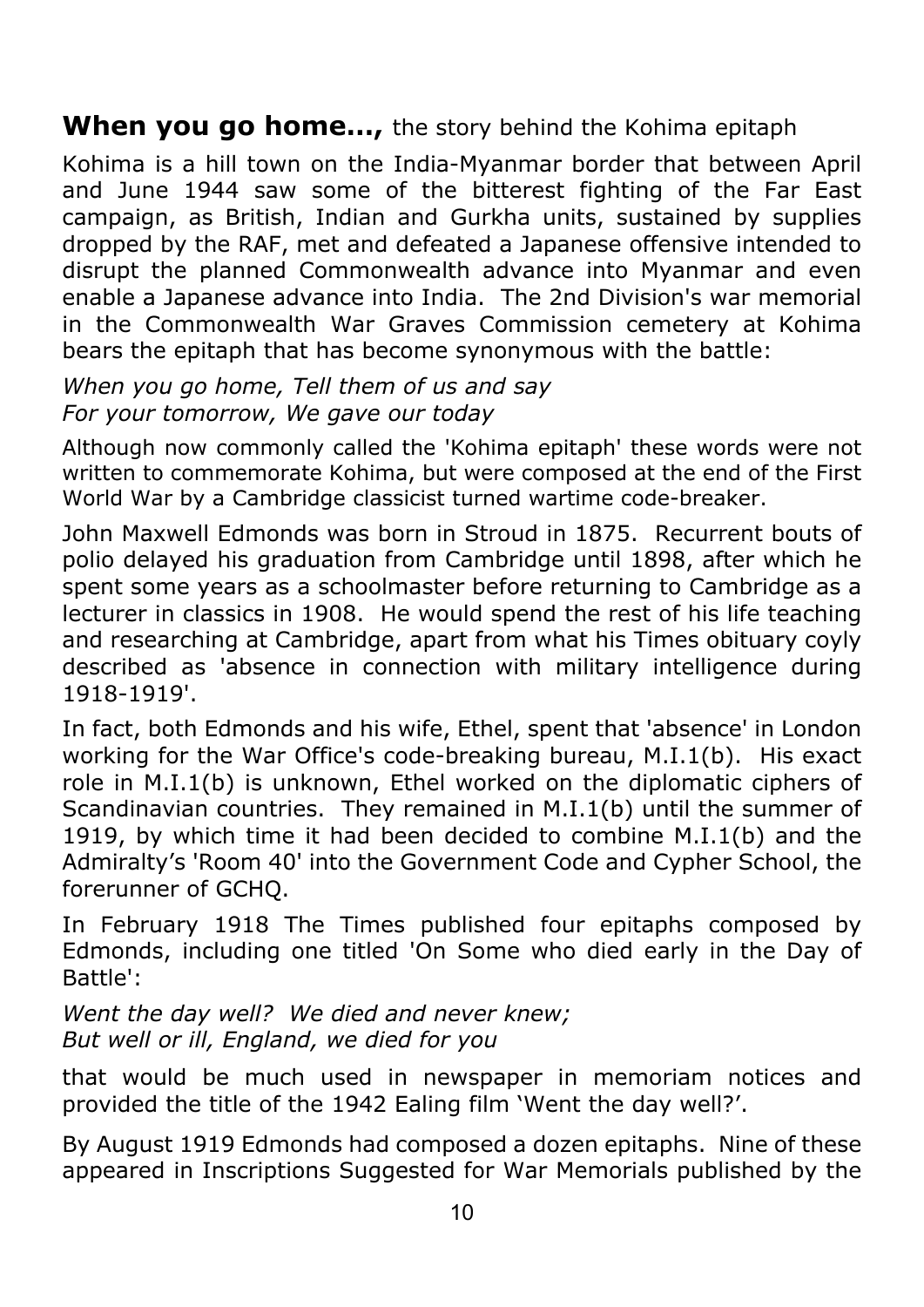Victoria and Albert Museum in December 1919, including one intended 'For a British Graveyard in France':

*When you go home, tell them of us, and say "For your to-morrows these gave their to-day"*.

In 1920 all twelve were published by a small London press as Twelve War Epitaphs. To Edmonds' chagrin this printing changed what he considered the much more correct and effective 'tomorrows' of his original manuscript to the singular 'tomorrow', the version that became general usage. Modern renditions have moved even further from Edmonds' original, with the second line often given as 'For your tomorrow we gave our today', a reflection of the words now usually being spoken as an invocation rather than read as a memorial inscription as Edmonds originally intended.

Equally vexing to Edmonds was the popular belief that he had merely translated Greek originals - while he acknowledged that he had been influenced by the style and brevity of classical Greek epitaphs, his were original compositions.

*Source - James Bruce, Researcher, GCHQ Authorised History*

**Alexander Davidson Stuart MC** served in 7<sup>th</sup> Battalion Seaforth Highlanders and is commemorated on the Tyne Cot Memorial. On the award of the Military Cross the citation stated " For conspicuous gallantry and devotion to duty when in command of a company. He took over the front line under most trying conditions and a heavy barrage fire, setting a fine example to his men."

Reported in The Haddingtonshire Courier of 26th October 1917

'Roll of Honour. Lieutenant A. Davidson Stuart, Seaforths – Killed. Lieutenant A. Davidson Stuart, Seaforth Highlanders (killed in action), was the youngest son of the late Mr Alexander Stuart and of Mrs Stuart, 76 High Street, North Berwick. Lieutenant Stuart, who was thirty-one years of age, was employed previous to the war as an architect in London, in connection with the General Post Office. He was gazetted Second-Lieutenant in June 1915, and has been mentioned in dispatches. In notifying his death, the Colonel stated that he was commanding his company during an attack of the German line, and was killed after gallantly leading a completely successful attack on a German strong point

Commemorated on the North Berwick War Memorial, the North Berwick High School Memorial and on the St. Andrew's Blackadder Church Memorial.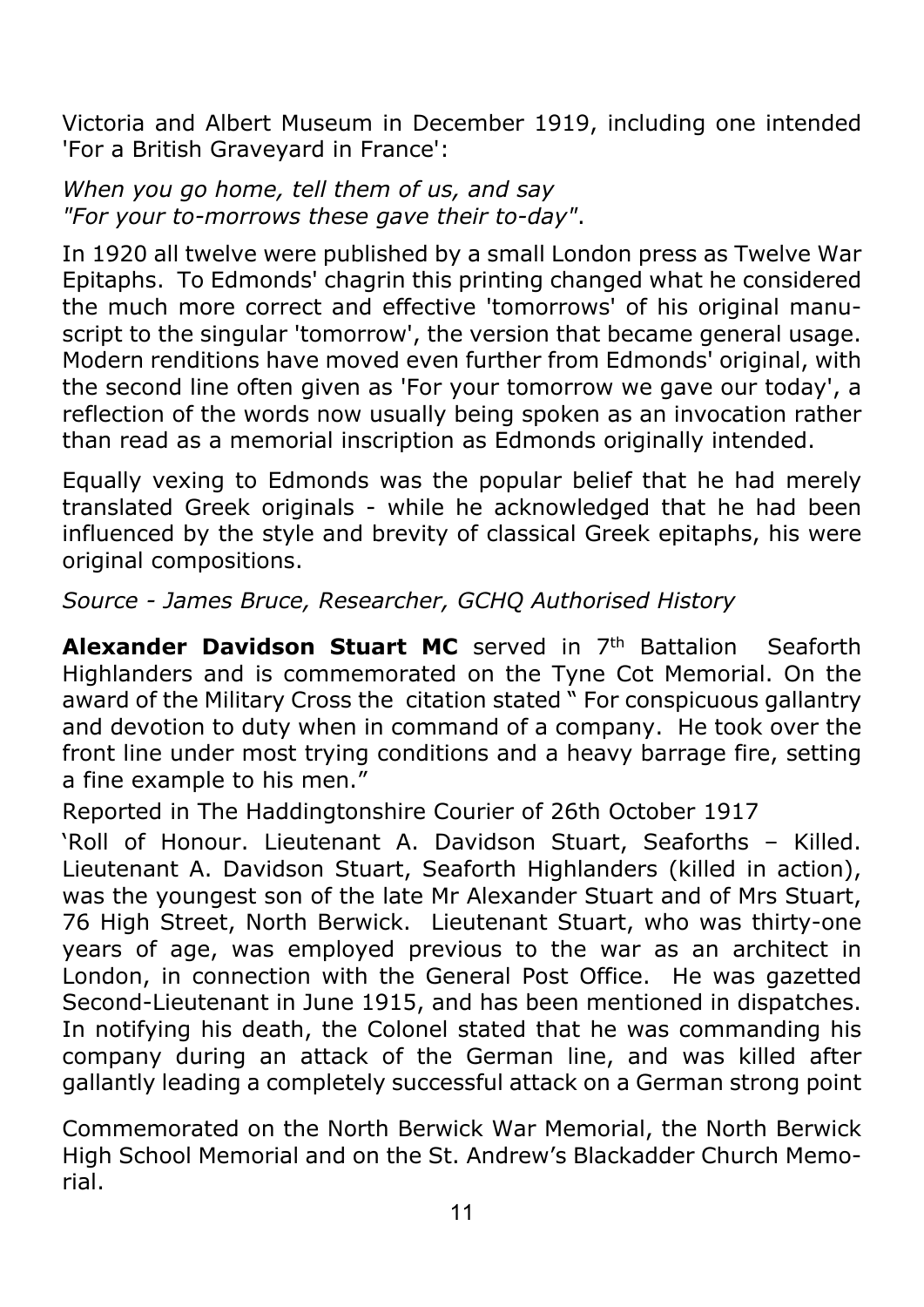# **One Man's War**

An interview with (Ronnie) J B Stuart, first published in May 1985 in the magazine of Blackadder Church, North Berwick.

- MH VE Day's 40<sup>th</sup> Anniversary has recently been celebrated. Where were you on 8<sup>th</sup> May 1945?
- JBS I was on the outskirts of Wismar, a seaport on the Baltic, now in East Germany.
- MH Why were you there?
- JBS At that time I was with the 6<sup>th</sup> Airborne Division. We had previously crossed the Elbe in the final push to meet up with the Russians advancing from the East. It was in the lead up to the unconditional surrender of the German forces and the end of hostilities in Europe.
- MH Could we go back to the beginning of it all? When did the war start for you?
- JBS I was called up to the 4th Battalion Kings Own Scottish Borderers in January 1940.
- MH When did you first see action?
- JBS After Dunkirk and as part of the 52<sup>nd</sup> Lowland Division we were sent across to France (2<sup>nd</sup> Expeditionary Force) to reinforce the French forces which were being driven back after the fall of the Maginot Line. We landed at St Malo and made our way to Paris. We were just short of the city when France capitulated! We then had to make our way back to the coast. Fortunately one of the Padres was Nevile Davidson (then later Very Rev Dr Nevile Davidson ) (Ed - son of the manse at North Berwick) who knew the countryside from his pre-war travels and he observed that the French Liaison Officer was leading us back to the enemy lines! Eventually we got back to Cherbourg, embarked and sailed for Blighty just as the Germans were entering the port.
- MH Did you get back to France during the war?
- JBS Yes, twice. The second time I was with the 21<sup>st</sup> Army Group who landed at Normandy on D Day. We landed on Sword Beach which was to the right fo the Normandy Beach landings as you look at the map.

 I had now transferred to the Royal Electrical and Mechanical Engineers (REME) and was with the Mobile Anti Aircraft, Royal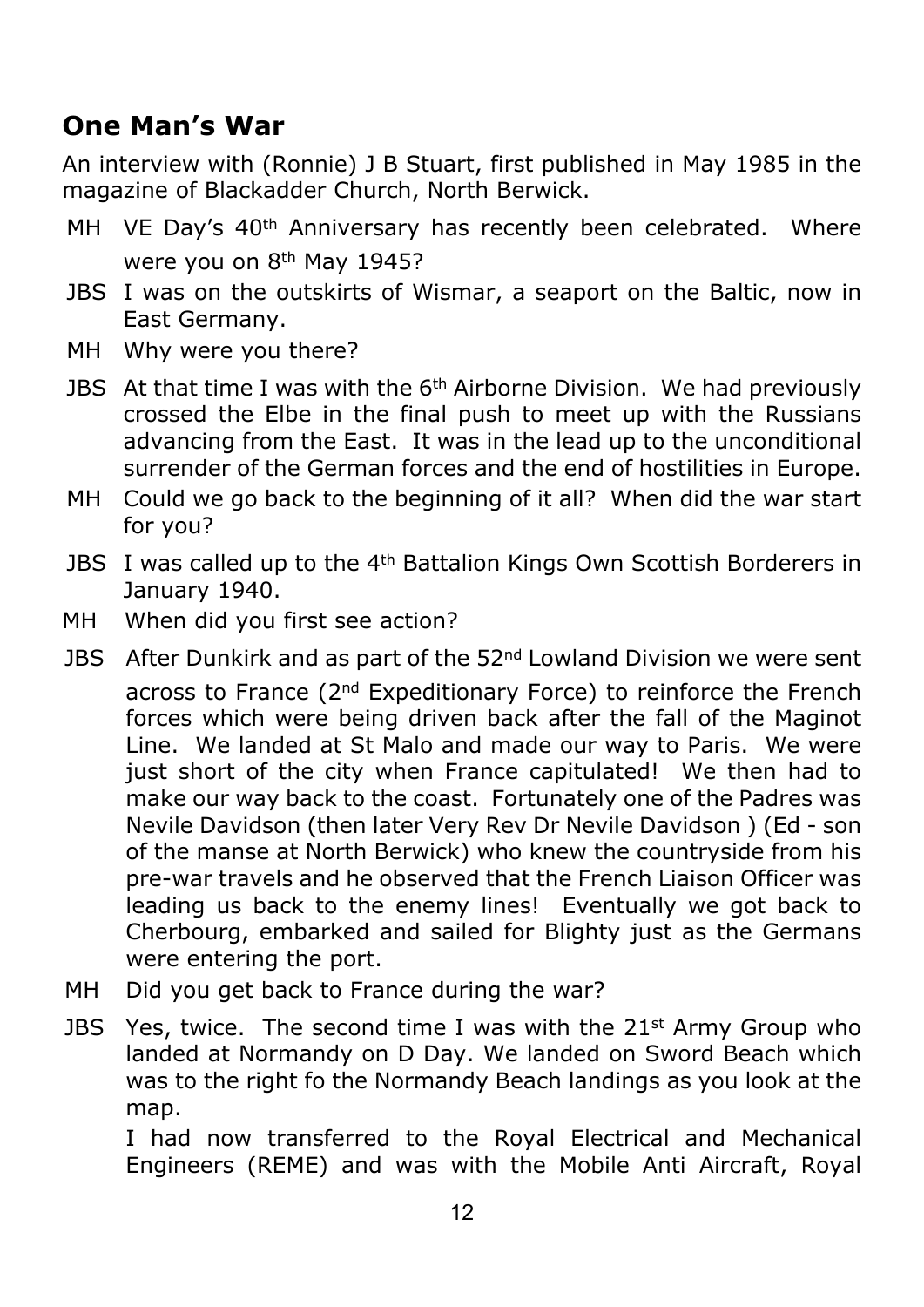Artillery as a telecommunications mechanic servicing mobile radar. My radar training was in 1942.

- MH What was it like waiting to go that second time?
- JBS Well we had been at a satging camp at Horsham befroe that practising. We boarded the landing craft two days before D Day and sat on deck in the pouring rain all keyed up to go. Circular from Montgomery and Eisenhower kept up morale during this time. We'd a grandstand view view all the time of the aircraft going over. I must say I felt proud at the time to be involved. The planning was down to the last detail. We sailed at dawn on a calm morning and landed in the evening. We stayed overnight on Sword beach near Ouistrecham, a small port. We had all out rations - iron rations. We gradually advanced to Caen then Dieppe on via Boulogne into Belgium. It was slow to start but gathered momentum, we were part of the liberation of Belgium in 1944.
- MH Do any names spring to mind from this time?
- JBS Well there was once chap I met Jimmy Hunter who landed after me on D Day +5. We got talking and I discovered he knew my cousin Peter Williamson, a Paisley chap. We were together through Belgium. Later I introduced him to my cousin's daughter and they were married. I've kept in touch with him.
- MH Where did you go after Belgium?
- JBS We came back to London just before Christmas 1944. We were at Petersham over Christmas being taught radar for mortar- you used it to discover the source of the mortar fire. Then I joined the  $6<sup>th</sup>$ Airborne Division near Salisbury. We had a session in Wales, the Brecon Beacons in fact, training. That takes us up to April 1945.
- MH When did you go back for your third visit?
- JBS In mid April we were sent by boat to Ostend. From there we went over the Rhine up to the River Elbe . Then on to Wismar as I said earlier.
- MH What lasting impressions do you have of your war service?
- JBS I suppose it is very similar to that of any man or woman who was in the forces during that period. I was no hero but was one of the fortunate ones who came back. I am sure there are many others (even in Blackaddder) who had a more exciting time than I had.
- MH I suppose during all the time you spent in France you'd be too busy to do any sightseeing?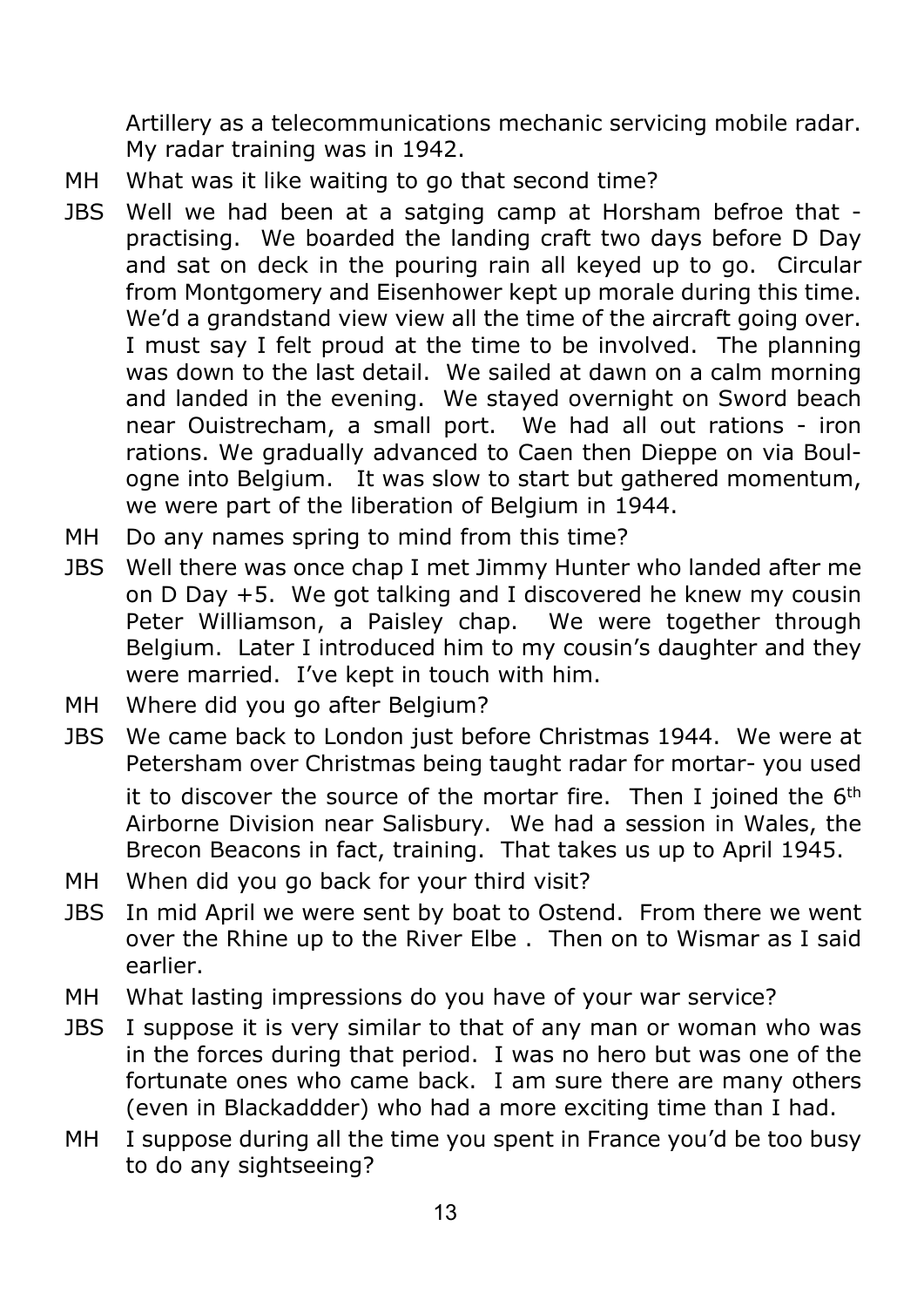- JBS I have to admit we managed a visit to the Bayeux Tapestries in the Cathedral.
- MH What was your worst moment?
- JBS When we were being shelled. You never knew what was going to happen.
- MH You must have wanted to forget a lot of what you saw?
- JBS Yes. There were some terrible atrocities en route to Wismar. The Americans were on our right side, going up. The Russians were unpleasant and erratic - capturing our men when we advanced too far. Even the German civilians were afraid of the Russians. They pleaded with us to stay when we had to fall back to the demarcation line agreed with the Allied Chief of Staff. But that wasn't possible.
- MH Can you remember where you were when word came that the was was over?
- JBS We were in a house if I remember correctly. We heard it on a radio - a signal I mean. The ordinary Germans were glad and handed over their weapons. Than goodness we never came in contact with the SS.
- MH You must have had some moments when you thought the war would never end?
- JBS No. You always had the feeling you'd getter the better of them.
- MH What did you do after VE Day?
- JBS I returned to Wilton, Wiltshire and packed ready for India. Then Japan surrendered and demobbing eventually started and I ended up at Brayton, near Selby, where I met Kath, my wife, who was serving with the ATS there.

MH Mr Stuart, thank you for sharing your experiences with us. *Note*

*Ronnie J B Stuart was the father of Liz Mack, (a member of the MSG congregation) and Alexander Stuart was JB's uncle.*

The picture on the right shows the Monument to the Women of World War II erected in Whitehall, 2005 to remember the huge service and dedication of women in the War. At its unveiling a flypast of five helicopters and two fast jets were piloted by female crews.

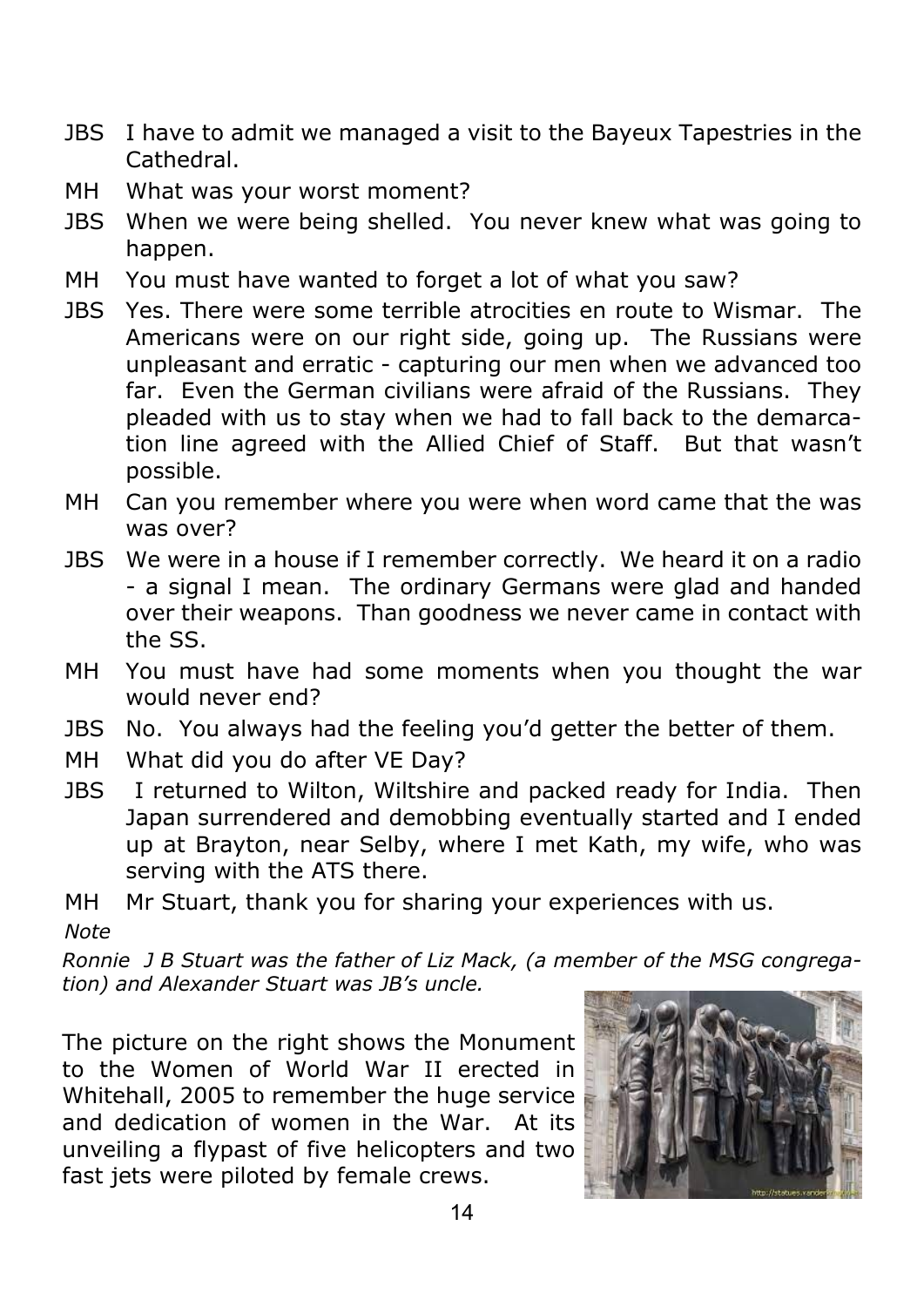# And finally …….

## **Church Chuckles : Church-Related Diseases**

- Frontophobia A morbid fear of the front few rows in church. The patient is struck by an attack at the church door and collapses into the nearest back seat.
- Sermonic throat A dreaded choking caused by the start of a sermon. The patient unwraps a sweet slowly and noisily which often results in a complete cure.
- Double auricular clearance -A condition due to the simultaneous opening of both ear ducts, which allows sound to enter one ear and exit the other without any intermediate absorption. The condition is particularly acute during the preaching of a sermon.
- Response paralysis An infliction which causes a person to remain completely silent when it is announced that a key position in the church needs to be filled.
- Methodological Arthritis. Where a church is stuck in doing things the way they've always done them. Change (that is, movement) is painful, and it's seemingly easier not to take a step forward. What these churches often don't recognize is that standing still is also risky.
- Congregational Myopia. The congregation with this condition is nearsighted, focusing on themselves only. They have no vision for the future, and they fail to see that their current direction will likely lead to further disease and decline. Ask the leaders what their hope is for the church five years from now, and their description will sound strangely like the church in its current state.

## **An Irish Blessing**

May God grant you a sunbeam to warm you, A moonbeam to charm you, a sheltering angel so nothing can harm you. Laughter to cheer you, faithful friends near you and whenever you pray, heaven to hear you.